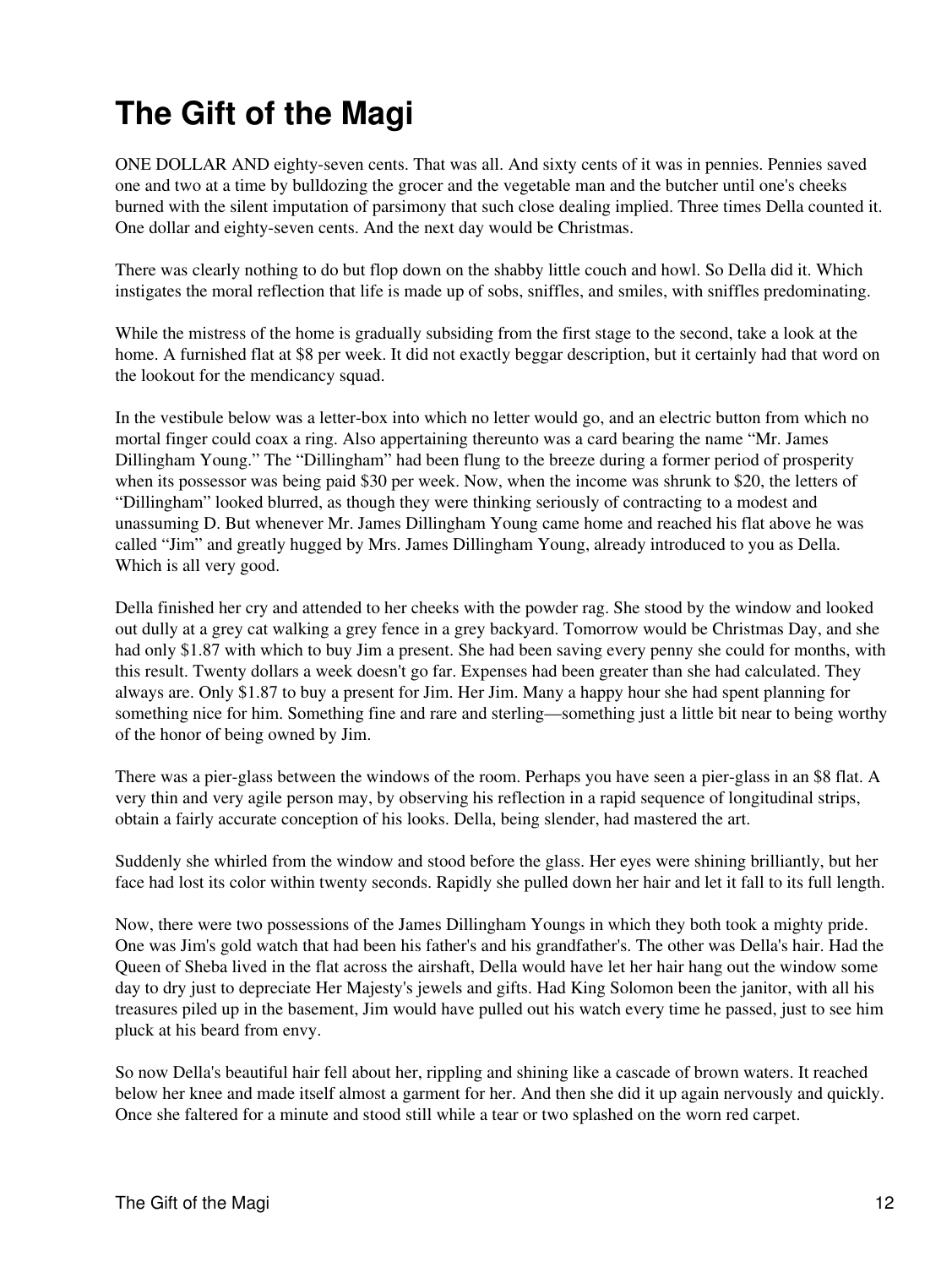On went her old brown jacket; on went her old brown hat. With a whirl of skirts and with the brilliant sparkle still in her eyes, she fluttered out the door and down the stairs to the street.

Where she stopped the sign read: "Mme. Sofronie. Hair Goods of All Kinds." One flight up Della ran, and collected herself, panting. Madame, large, too white, chilly, hardly looked the "Sofronie."

"Will you buy my hair?" asked Della.

"I buy hair," said Madame. "Take yer hat off and let's have a sight at the looks of it."

Down rippled the brown cascade. "Twenty dollars," said Madame, lifting the mass with a practised hand.

"Give it to me quick," said Della.

Oh, and the next two hours tripped by on rosy wings. Forget the hashed metaphor. She was ransacking the stores for Jim's present.

She found it at last. It surely had been made for Jim and no one else. There was no other like it in any of the stores, and she had turned all of them inside out. It was a platinum fob chain simple and chaste in design, properly proclaiming its value by substance alone and not by meretricious ornamentation—as all good things should do. It was even worthy of The Watch. As soon as she saw it she knew that it must be Jim's. It was like him. Quietness and value—the description applied to both. Twenty-one dollars they took from her for it, and she hurried home with the 87 cents. With that chain on his watch Jim might be properly anxious about the time in any company. Grand as the watch was, he sometimes looked at it on the sly on account of the old leather strap that he used in place of a chain.

When Della reached home her intoxication gave way a little to prudence and reason. She got out her curling irons and lighted the gas and went to work repairing the ravages made by generosity added to love. Which is always a tremendous task, dear friends—a mammoth task.

Within forty minutes her head was covered with tiny, close-lying curls that made her look wonderfully like a truant schoolboy. She looked at her reflection in the mirror long, carefully, and critically.

"If Jim doesn't kill me," she said to herself, "before he takes a second look at me, he'll say I look like a Coney Island chorus girl. But what could I do—oh! what could I do with a dollar and eighty-seven cents?"

At 7 o'clock the coffee was made and the frying-pan was on the back of the stove hot and ready to cook the chops.

Jim was never late. Della doubled the fob chain in her hand and sat on the corner of the table near the door that he always entered. Then she heard his step on the stair away down on the first flight, and she turned white for just a moment. She had a habit for saying little silent prayers about the simplest everyday things, and now she whispered: "Please God, make him think I am still pretty."

The door opened and Jim stepped in and closed it. He looked thin and very serious. Poor fellow, he was only twenty-two—and to be burdened with a family! He needed a new overcoat and he was without gloves.

Jim stopped inside the door, as immovable as a setter at the scent of quail. His eyes were fixed upon Della, and there was an expression in them that she could not read, and it terrified her. It was not anger, nor surprise, nor disapproval, nor horror, nor any of the sentiments that she had been prepared for. He simply stared at her fixedly with that peculiar expression on his face.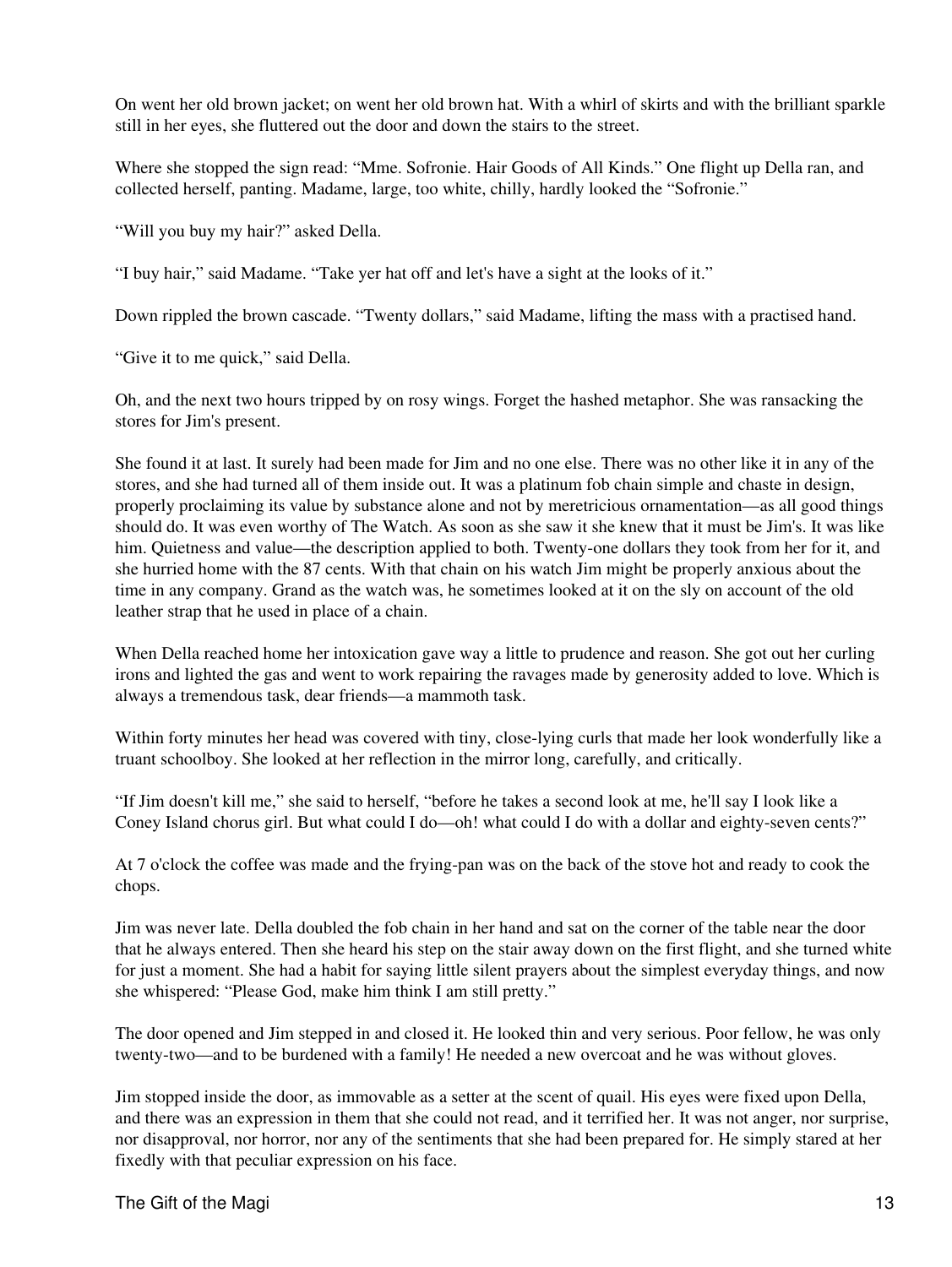Della wriggled off the table and went for him.

"Jim, darling," she cried, "don't look at me that way. I had my hair cut off and sold it because I couldn't have lived through Christmas without giving you a present. It'll grow out again—you won't mind, will you? I just had to do it. My hair grows awfully fast. Say 'Merry Christmas!' Jim, and let's be happy. You don't know what a nice—what a beautiful, nice gift I've got for you."

"You've cut off your hair?" asked Jim, laboriously, as if he had not arrived at that patent fact yet even after the hardest mental labor.

"Cut it off and sold it," said Della. "Don't you like me just as well, anyhow? I'm me without my hair, ain't I?"

Jim looked about the room curiously.

"You say your hair is gone?" he said, with an air almost of idiocy.

"You needn't look for it," said Della. "It's sold, I tell you—sold and gone, too. It's Christmas Eve, boy. Be good to me, for it went for you. Maybe the hairs of my head were numbered," she went on with sudden serious sweetness, "but nobody could ever count my love for you. Shall I put the chops on, Jim?"

Out of his trance Jim seemed quickly to wake. He enfolded his Della. For ten seconds let us regard with discreet scrutiny some inconsequential object in the other direction. Eight dollars a week or a million a year—what is the difference? A mathematician or a wit would give you the wrong answer. The magi brought valuable gifts, but that was not among them. This dark assertion will be illuminated later on.

Jim drew a package from his overcoat pocket and threw it upon the table.

"Don't make any mistake, Dell," he said, "about me. I don't think there's anything in the way of a haircut or a shave or a shampoo that could make me like my girl any less. But if you'll unwrap that package you may see why you had me going a while at first."

White fingers and nimble tore at the string and paper. And then an ecstatic scream of joy; and then, alas! a quick feminine change to hysterical tears and wails, necessitating the immediate employment of all the comforting powers of the lord of the flat.

For there lay The Combs—the set of combs, side and back, that Della had worshipped long in a Broadway window. Beautiful combs, pure tortoise shell, with jewelled rims—just the shade to wear in the beautiful vanished hair. They were expensive combs, she knew, and her heart had simply craved and yearned over them without the least hope of possession. And now, they were hers, but the tresses that should have adorned the coveted adornments were gone.

But she hugged them to her bosom, and at length she was able to look up with dim eyes and a smile and say: "My hair grows so fast, Jim!"

And them Della leaped up like a little singed cat and cried, "Oh, oh!"

Jim had not yet seen his beautiful present. She held it out to him eagerly upon her open palm. The dull precious metal seemed to flash with a reflection of her bright and ardent spirit.